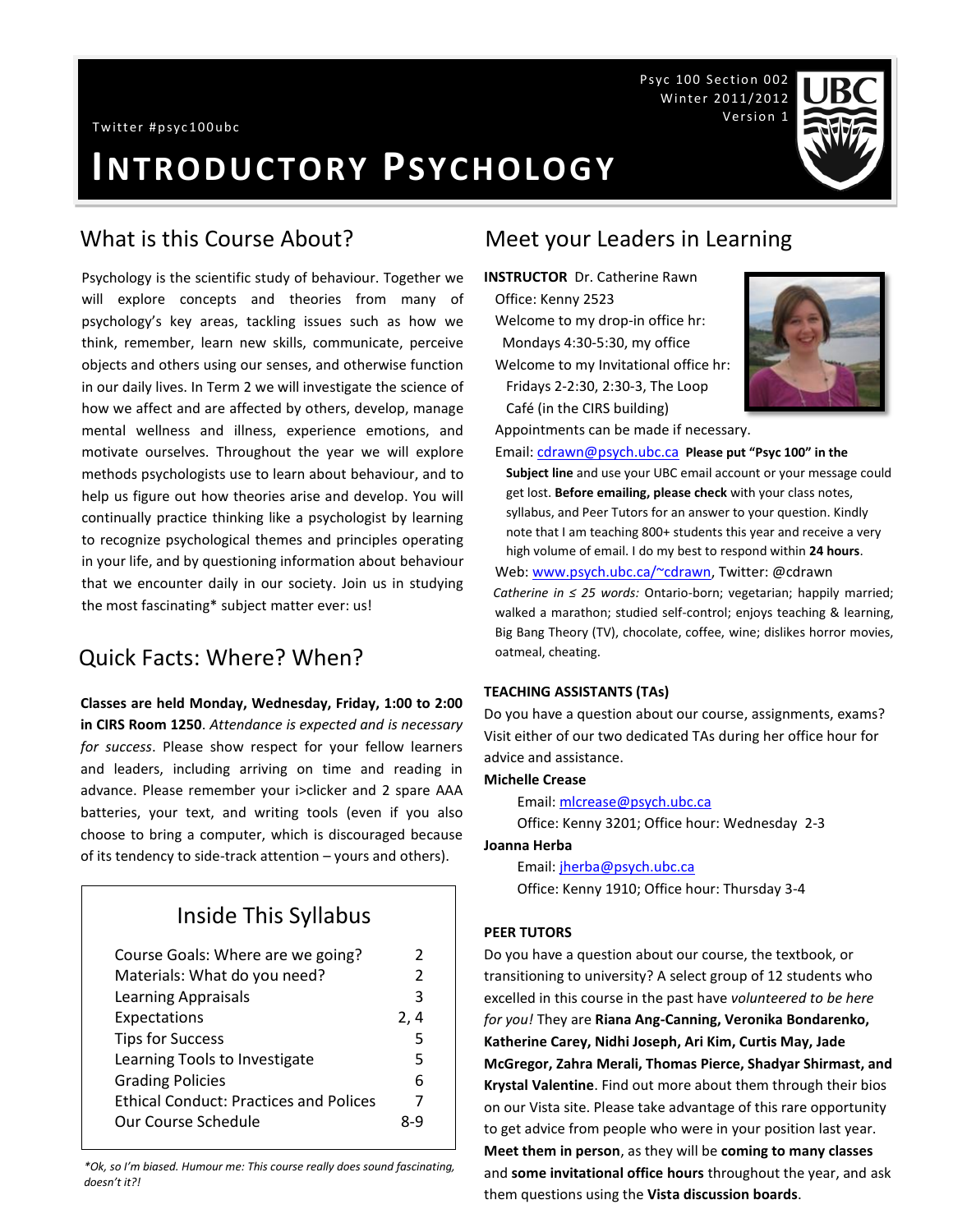## Learning Goals: Where are We Going?



I designed this course with specific goals in mind to keep all of us focused throughout the term. By the end of this course, you should be able to...

- 1. define modern psychology and identify the major perspectives within it;
- 2. recognize, recall, connect, and evaluate psychological concepts and theories from specific subfields (e.g., social, biological, and developmental psychology);
- 3. apply your knowledge of psychological principles and themes to gain insight into yourself, others, and events in your everyday life;
- 4. identify basic methods modern psychologists use to understand behaviour;
- 5. critically evaluate new evidence about behaviour that you encounter in your daily life;
- 6. understand the need for multiple exposures to material in order to develop a solid understanding of it (e.g., participate in class, review notes, read text, form an active study group).
- 7. communicate your ideas about psychology both verbally and in writing;
- 8. demonstrate respectful, professional conduct in email, online, and face-to-face communication with your peers, TAs, and Instructor; and
- 9. feel (even a little bit!) excited about learning in general and about psychology in particular.

## Materials: What Do You Need?

You'll need 4 key materials to set yourself up for success in this course.

#### **1. REQUIRED TEXTBOOK** Lilienfeld, S. O., Lynn, S. J., Namy, L. L., Woolf, N. J., Cramer, K. M., & Schmaltz, R. (2011). *Psychology: From Inquiry to Understanding,* **(1st Canadian ed.).** Toronto, ON: Pearson Canada Inc.

PURCHASE OPTIONS: A hard copy of the text is available to buy from the UBC Bookstore (an comes with a \$10 i>clicker rebate coupon, access to MyPsychLab study guide, and the electronic version), and from Discount Textbooks. To save cash, you can buy the access code to the e-text and MyPsychLab (without a hard copy) from the UBC bookstore. Another costsaving option is to buy the hard copy text used from the UBC bookstore.

**2. i>clicker** i>clicker questions and polls will be integrated into every class; please bring yours! They can be purchased at the bookstore, used or new. Please REGISTER YOUR i>clicker on our Vista course website in order to receive your points.

.

## Materials, continued:

**3. VISTA COURSE WEBSITE** Our course website is [www.vista.ubc.ca.](http://www.vista.ubc.ca/) You can log in using your CWL. Register your i>clicker, download PowerPoint slides *after* each lesson, announcements, upload assignments, discuss course material with your classmates and Peer Tutors, and more! You are responsible for checking this site frequently, and for registering your i>clicker here. (If you have a used i>clicker, please visit the Learning Commons to find out the code.)

**4. MYPSYCHLAB TEXTBOOK COMPANION WEBSITE** Includes study tools such as an electronic version of the text, practice quizzes, flashcards, chapter reviews, relevant links, videos and more. Your text (electronic or hard copy) comes with an access code you can enter on our Vista site. If you buy a used book and want access, visit [www.mypsychlab.com](http://www.mypsychlab.com/) for purchase options.

*NO MONEY?* If you're choosing between buying food or textbooks and an i>clicker, \*please\* come to me and I'll do my best to set you up with what you need. Note that you can also borrow a copy of the text from Koerner library. It's on course reserve.

## What We Expect from You

**PARTICIPATION** This course is designed to be experiential, involving demonstrations, pair and small group discussions, large group discussions, class activities and writing, i>clicker questions, and regular feedback. Some class time will be devoted to a traditional lecture format, during which you can actively build your notes for future studying. Success in this class depends upon your active participation.

**ATTENDANCE** Please come to every class prepared to participate in your learning. Bring your i>clicker (and 2 spare AAA batteries), a pen and some paper (in addition to a laptop, if you choose to bring one), and an open mind. *If you miss class* you are responsible for obtaining missed notes and important announcements. You will not be able to regain participation points for missed classes.

**RESPECTFUL & ETHICAL CONDUCT** You are expected to treat all your classmates, your instructor, your TA, Peer Tutors, and yourself with respect at all times, both in and out of the classroom, face-to-face and in writing (e.g., on email). This includes arriving to class on time and minimizing distractions for other students.

You are responsible for your own learning. Cheating of any kind will **not** be tolerated, including dishonest use of the i>clicker (e.g., entering responses for an absent classmate), and copying other's work. See the syllabus section on Ethical Conduct for more information.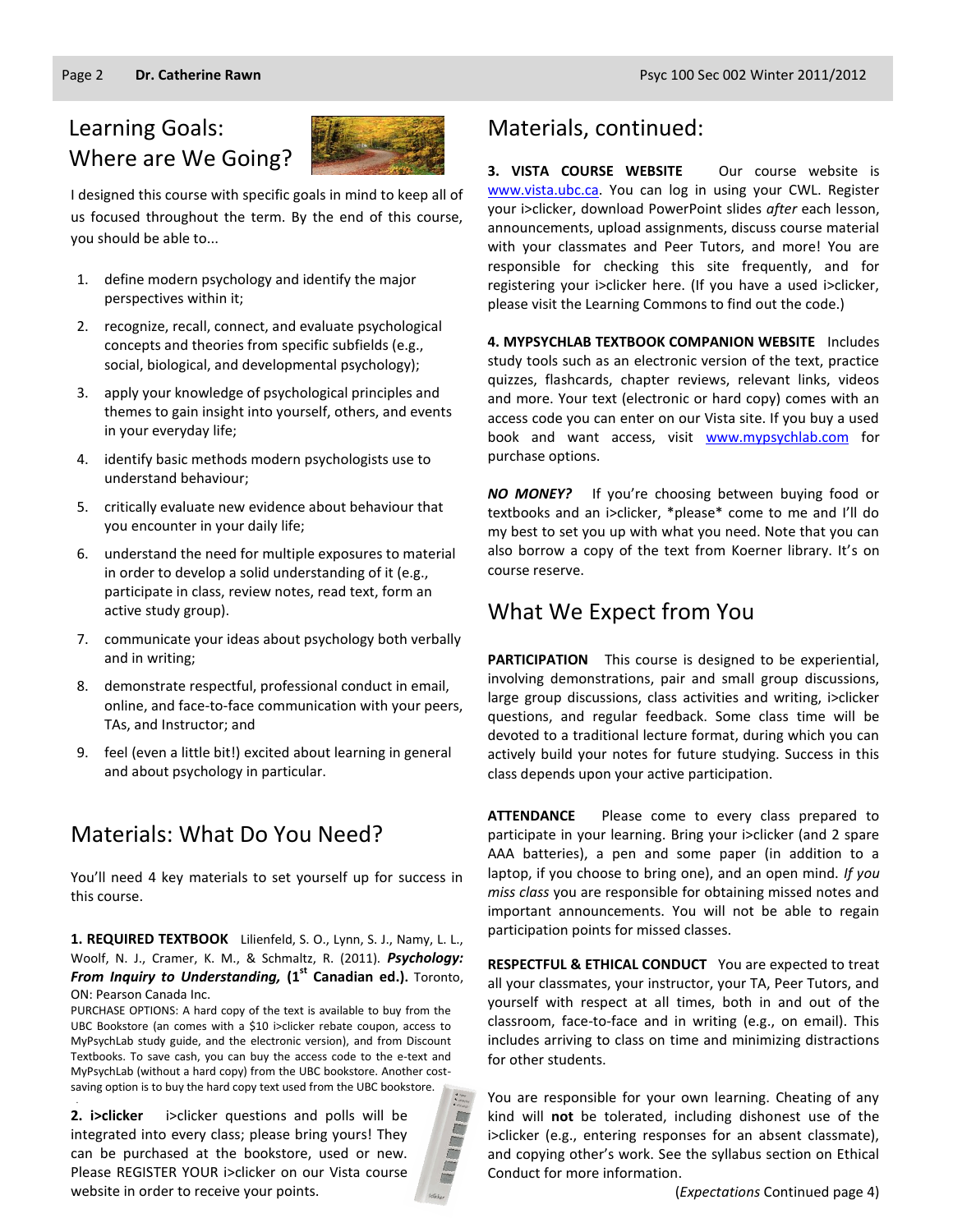

## Learning Appraisals: How Will We Know If We Have Met Our Goals?

| <b>Learning Appraisal Activity</b>                              | <b>Points</b> | <b>Dates</b>                                   |
|-----------------------------------------------------------------|---------------|------------------------------------------------|
|                                                                 | to Earn       |                                                |
| 5 Midterm Tests (9% x 4; drop the lowest or missing score)      | 36%           | September 28, October 24, November 16,         |
| Approximately 40 multiple choice and 10 fill-in-the-blanks<br>٠ |               | February 3, March 12                           |
| 2 Applying Psychology Papers (10% x 2)                          | 20%           | One each term; due date depends on your        |
|                                                                 |               | choice.                                        |
| Engagement in Learning                                          | 4%            | Continuous evidence throughout the year.       |
| Class participation (i>clicker): 3%                             |               | These activities will help you learn about our |
| Invitational office hour: 1%<br>٠                               |               | course material and psychological science      |
|                                                                 |               | more broadly.                                  |
| 2 Cumulative Final Exams (2 x 20%)                              | 40%           | During exam periods                            |
| Approximately 100 multiple choice and 20 fill-in-the-blanks     |               | Term 1: December 6-20; Term 2: April 11-25     |
| Base Points Available for you to Earn                           | 100%          |                                                |
| Bonus Subject Pool Participation (up to 6 more hours = 3%)      | 3%            | Complete by Thursday April 5.                  |

**MIDTERM TESTS (5 total, top 4 x 9%) AND FINAL EXAMS (2 x 20%)** All tests and exams will consist of a mix of multiple-choice and fill-in-the-blanks questions. **You will be challenged to push beyond memorization of facts and to integrate and apply course material.** Research shows greater long term retention with multiple testing—not just studying—opportunities (Roediger & Karpicke, 2006). Therefore, to best prepare you to apply course material in future related courses and to your life in general, **each final exam is cumulative** *for that term only***.**

**PAPERS (2 x 10%)** These short papers will help you to apply course material to understand your everyday life experiences, and will help you practice your written communication skills, including summary and analysis. **Each term, there will be 3 paper options, due on different dates. Choose one** of the three options that interests you, given the deadline that is optimal for your schedule. Topic, submission and formatting details will be provided in a separate document in the second week of each Term. *You must turn the exact same paper in to Turnitin.com within two weeks of your due date or else face a 10% deduction.* Go to [turnitin.com,](http://www.turnitin.com/) create an account, enter our course ID (4191457) and password (applypsych), and submit your paper.

**ENGAGEMENT IN LEARNING ABOUT PSYCHOLOGY (4%)** Taking responsibility for your learning involves actively participating throughout this course. Your engagement will be evaluated based on two indicators. **(1)** Responding to **i>clicker** questions in class. If you answer at least 75% of the i>clicker questions during a class period, for at least 75% of the classes during the whole year, you'll earn up to 3%. **(2)** Each week I will randomly choose two groups of 12 students to join me during my **invitational office hour** (the list of dates and times are on Vista; all students will have a turn during the year). This will give you a chance to meet me personally and engage with me and your peers in an informal, small group setting. If you attend and engage meaningfully at the invitational office hour (and/or during my drop-in hour if you can't make it), you can earn the 1%.

These specific indicators of *engagement in learning* will contribute up to 4% toward your grade, and are due by April 5. Engaging in these activities (and others, such as online and in class discussion, mypsychlab activities, class activities, comprehension checks, etc.) will help you learn the material and about the discipline – which should help you perform on tests and papers as well.

**BONUS SUBJECT POOL CREDITS (up to 3% bonus)** One way to learn more about psychology is to be a participant in ongoing research projects. You have the option to earn up to 3 percent toward your course grade by participating in research through the Human Subject Pool (HSP), or complete an alternative assignment. Study sign-ups and details about the alternative assignment are posted on [https://hsp.psych.ubc.ca/.](https://hsp.psych.ubc.ca/) *In Psyc 100,* participating in a 1 hour study (or completing 1 alternative assignment) earns you 0.5%; 6 are needed to earn all 3%. These extra points will be added to your final course grade in April, after any scaling that may be applied.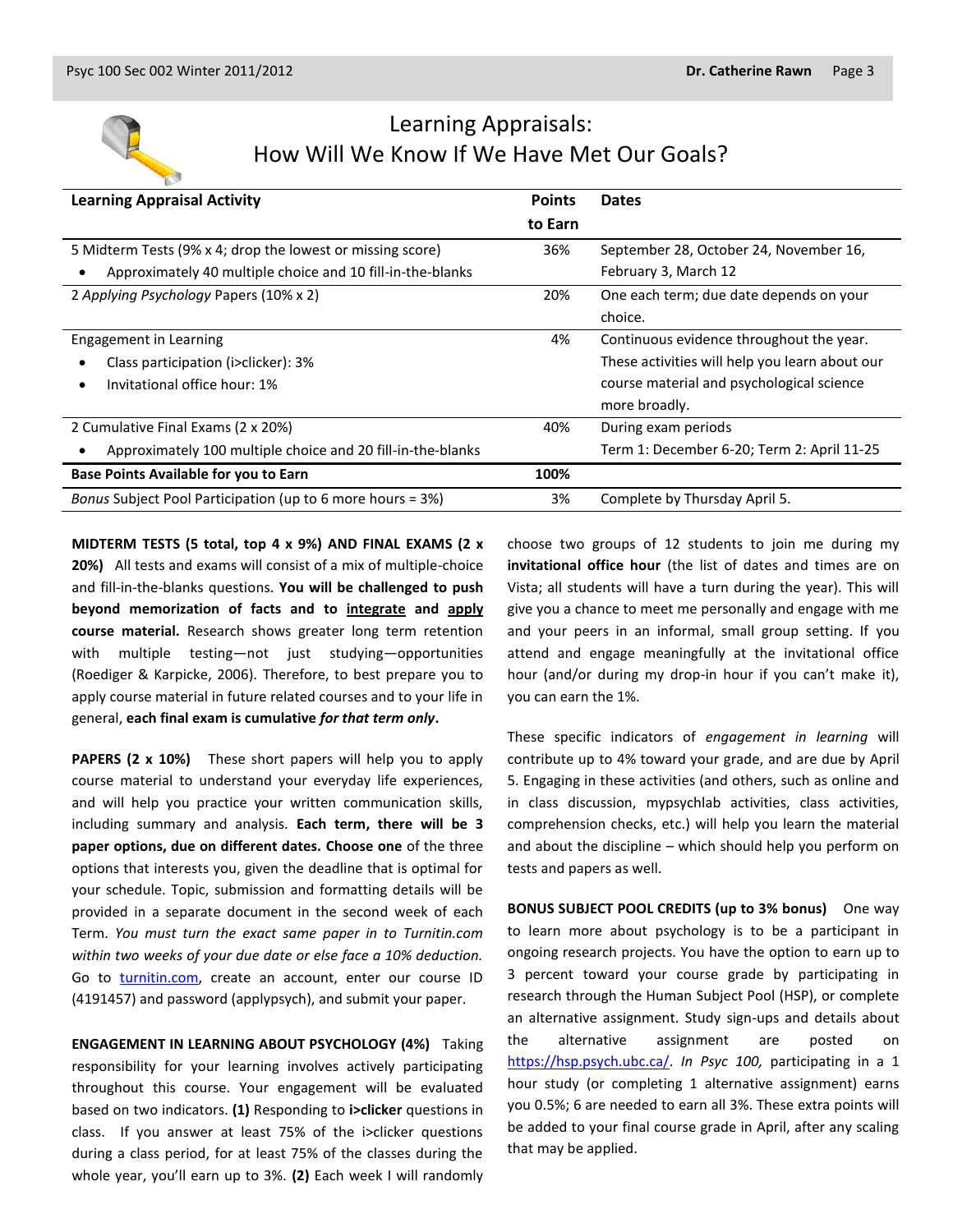## What We Expect from You (cont'd from p. 2)

**AN ON TIME PAPER** Each term, once you have committed to paper A, B or C, you are required to meet that deadline. **TURNITIN.COM REQUIREMENT:** You must turn in the exact same paper to Turnitin.com within two weeks of your due date or face a 10% deduction. Go to [turnitin.com,](http://www.turnitin.com/) create an account, and enter *our course ID (4191457) and password (applypsych).* Then upload your paper. **LATE PAPER POLICY:** late papers will be accepted up to 2 weeks after the deadline, but be cautioned that a late paper will not receive the same detailed attention as on time papers do, and you will *not* have the option to contest your grade. **PAPER RE-GRADE POLICY:** If, after receiving feedback on your paper from your TA, you feel very strongly that your paper was graded unfairly, you may choose to have your paper re-graded by emailing your TA within 1 week of paper grades being posted online. Re-grading may result in an increase or decrease, and that re-grade is final.

**PRESENCE AT MIDTERM TESTS** Presence at tests is expected. The top 4/5 midterm test marks will count toward your grade. If you miss a *midterm test* for any reason, that test will count as your lowest score and will be dropped. **THERE WILL BE NO MAKE-UP MIDTERMS.** You will earn a mark of zero for each additional midterm you miss.

PRESENCE AT FINAL EXAMS Presence at the two Final Exams (in December and April) is *mandatory*. If you absolutely must miss a final exam due to an extenuating circumstance like severe illness, you or your caregiver must apply for Academic Concession by contacting your Faculty's Advising Office (e.g., Arts Advising through the Centre for Arts Student Services). If you have 3 or more exams scheduled to start and finish within a 24 hour period you may request to write the second exam on a different day. However, you must give the instructor of the second exam one month notice.



*Let's work together to make this course a positive experience for all of us.*

**FEEDBACK** We invite you to share your thoughts and suggestions with us, particularly about things we are able to change, and be open to working together to make this course a positive experience for all of us.

You will be consulted for feedback about your learning experience, what elements of the course are working well for you, and what could be improved. For example, at the end of classes at least once per week, you will have the opportunity to summarize your learning and ask a question you're curious or confused about in writing. I will take up some of these Comprehension Checks at the beginning of the next class.

## What You Can Expect from Us

**AVAILABLE** We are here to help you and your classmates in your choice to succeed. Your Peer Tutors will be available to answer questions primarily through the Vista Discussion Boards. Visiting us (Dr. Rawn, our TA) in person is typically more effective than email for clearing up questions. If our office hours absolutely cannot work for you, respectfully email us a few time and day options to make an appointment. Because of our class size, there may be limits on the number of appointments we can schedule.

**ONLINE SLIDES** PowerPoint slides and handouts will be available *after* class on our Vista site (www.vista.ubc.ca).

**PARTICIPATION** I will make every effort to keep you interested in class by mixing things up and getting you involved in learning activities designed to help you learn. **I will ask you to do only those activities that I believe will help you learn**. To help document active learning, I may take some **PHOTOGRAPHS** throughout the term. Please see me (your instructor) within the first two weeks of the course if you have serious concerns about this.

**FEEDBACK** We will endeavour to provide you with feedback on learning appraisals (e.g., essays, exams) as promptly and as with as much detail as possible, given the size of our class.

**RESPECTFUL & ETHICAL CONDUCT** At all times, we aim to treat each of you with respect, and to make all course decisions with the highest standard of ethics in mind. If you feel you are being treated unfairly or disrespected by us or a classmate, we invite you to talk to us so we can sort out the issue together. To be clear: such a discussion would not impact your grade.

**A NOTE ON WITHDRAWING FROM THIS COURSE**  Sometimes people find that they are unable or unwilling to handle the demands of a course. If you find yourself in this situation, I encourage you to talk to one of your Leaders in Learning (me, our TA, or a Peer Tutor) for advice. If you wish to withdraw from this course without any record of the course on your transcript, you must do so before September 23. If you wish to withdraw from this course with only a withdrawal standing of "W" on your transcript, you must do so before November 25. Note that these dates are later than those for single term courses. If you are withdrawing from a single-term course, consult the UBC Academic Calendar for dates: [http://www.calendar.ubc.ca/vancouver/academicyear.](http://www.calendar.ubc.ca/vancouver/academicyear.cfm?page=2011) [cfm?page=2011.](http://www.calendar.ubc.ca/vancouver/academicyear.cfm?page=2011)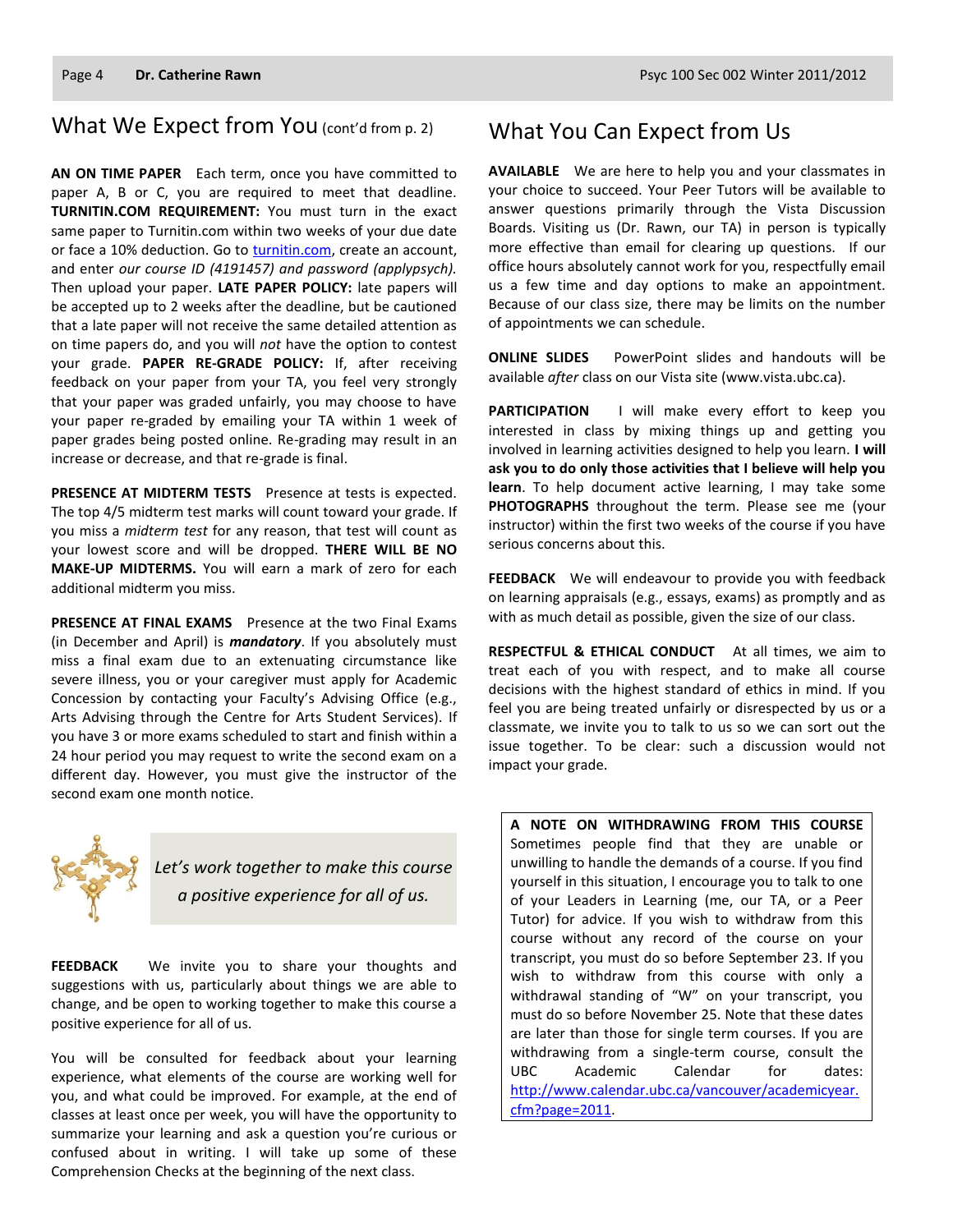## Tips for Success: Making Choices to Learning Tools to Investigate Learn!

I believe you can master this course material at a high level, *if you consistently choose to put in the effort required to do so.* Here's a rough guideline for how much time you should be spending on this (and each of your) courses this year: **2-3 hours out of class for every 1 hour in class.** Note that some people will need more time than this.

What can you do *in class*?

- **Take notes** about what's being discussed, using what's on the slides to guide and organize your notes. (Don't just copy down what you see on the slides; you'll get those words later!).
- **Keep focused**. For example, avoid bringing a computer (or sitting behind someone else's) if it will be a distraction for you. Get adequate sleep and nutrition.
- **Actively participate in activities, demonstrations, and discussions; thoughtfully answer i>clicker questions**. The point of all of these is to help you think about the material so you can master it and make it meaningful for your life.
- **Ask questions**. Be brave! If you would like clarification or are interested in how a concept connects or applies in some way… ask it!

What can you do during those 6-9 hours per week you spend on this course *outside class?*

- **Add to your class notes.** Fill in any missing gaps before you forget! Integrate your notes with the slides posted online [\(www.vista.ubc.ca\)](http://www.vista.ubc.ca/). *Build your notes so you can use them to study later.*
- **Actively read the text**. For example, take notes using the section headers; convert headers into questions to help you identify the most important points. Take every chance available to test yourself (Bjork & Bjork, 2011). For example, complete "Assess your knowledge," "Apply your thinking," and "Think again" sections; after each chapter, close your book and freely recall everything you can remember, then go back and check what you got and what you missed (Karpicke & Blunt, 2011). *Build your notes so you can use them to study later.*
- **Test yourself using learning objectives from class and the text**. What should you be able to do with the course material? Learning objectives are meant to help you answer this question so you can study more effectively.
- **Explore the MyPsychLab activities** that come with your text**.**
- **Write your paper.** Start early! Seek advice from the Writing Centre, me, our TA, our Peer Tutors, and your peers.
- **Come to office hours and post questions on Vista.** Get to know your Leaders in Learning, ask questions about course material, and find out more about psychology!



I encourage you to take responsibility for your learning and check out what these resources have to offer.

**COLLEGE SUCCESS STRATEGIES** By S. L. Nist-Olejnik & J. P. Holschuh (2009). This book offers countless tips and strategies. It is primarily geared toward new university students, but there is a ton of useful information in there for upper years as well, from any discipline. A copy is available to sign out in the Koerner library as a Course Reserve.

**TIME MANAGEMENT** Tools to manage all your courses: [http://www.arc.sbc.edu/timeschedule.html,](http://www.arc.sbc.edu/timeschedule.html) [http://learningcommons.ubc.ca/get-started/study](http://learningcommons.ubc.ca/get-started/study-toolkits/time-management-toolkit/)[toolkits/time-management-toolkit/,](http://learningcommons.ubc.ca/get-started/study-toolkits/time-management-toolkit/) and to plan writing assignments[: http://assignmentcalculator.library.ubc.ca.](http://assignmentcalculator.library.ubc.ca/)

**UBC ACADEMIC REGULATIONS** Information about academic regulations, course withdrawal dates and credits can be found in th[e University Calendar.](http://students.ubc.ca/calendar/academicyear.cfm)

**LEARNING COMMONS** is UBC's online hub for study and research support. This interactive website provides you with a wealth of academic resources, from tutoring and workshops to study groups and online tech tools. It also offers plenty of information on a variety of academic topics, and links to nearly all of the academic resources offered at UBC. Make the Learning Commons your first stop for all things academic! [http://learningcommons.ubc.ca](http://learningcommons.ubc.ca/)

**WRITING SKILLS** The UBC Writing Centre [\(www.writingcentre.ubc.ca\)](http://www.writingcentre.ubc.ca/) also tutoring services, including an [Online Writer's Workshop](http://www.writingcentre.ubc.ca/workshop/index.html). Also, Purdue University offers an amazing collection of information about writing, including using APA style, at their Online Writing Lab (OWL), available at [http://owl.english.purdue.edu/owl.](http://owl.english.purdue.edu/owl/)

**PHYSICAL OR LEARNING DISABILITIES** UBC is committed to equal opportunity in education for all students (and so are we!), including those with documented physical disabilities or learning disabilities. If you have a disability that affects your learning in the classroom or your performance on tests or exams, please **contact Access & Diversity** in Brock Hall 1203, 1874 East Mall, Contact: 604.822.5844, [www.students.ubc.ca/access.](http://www.students.ubc.ca/access)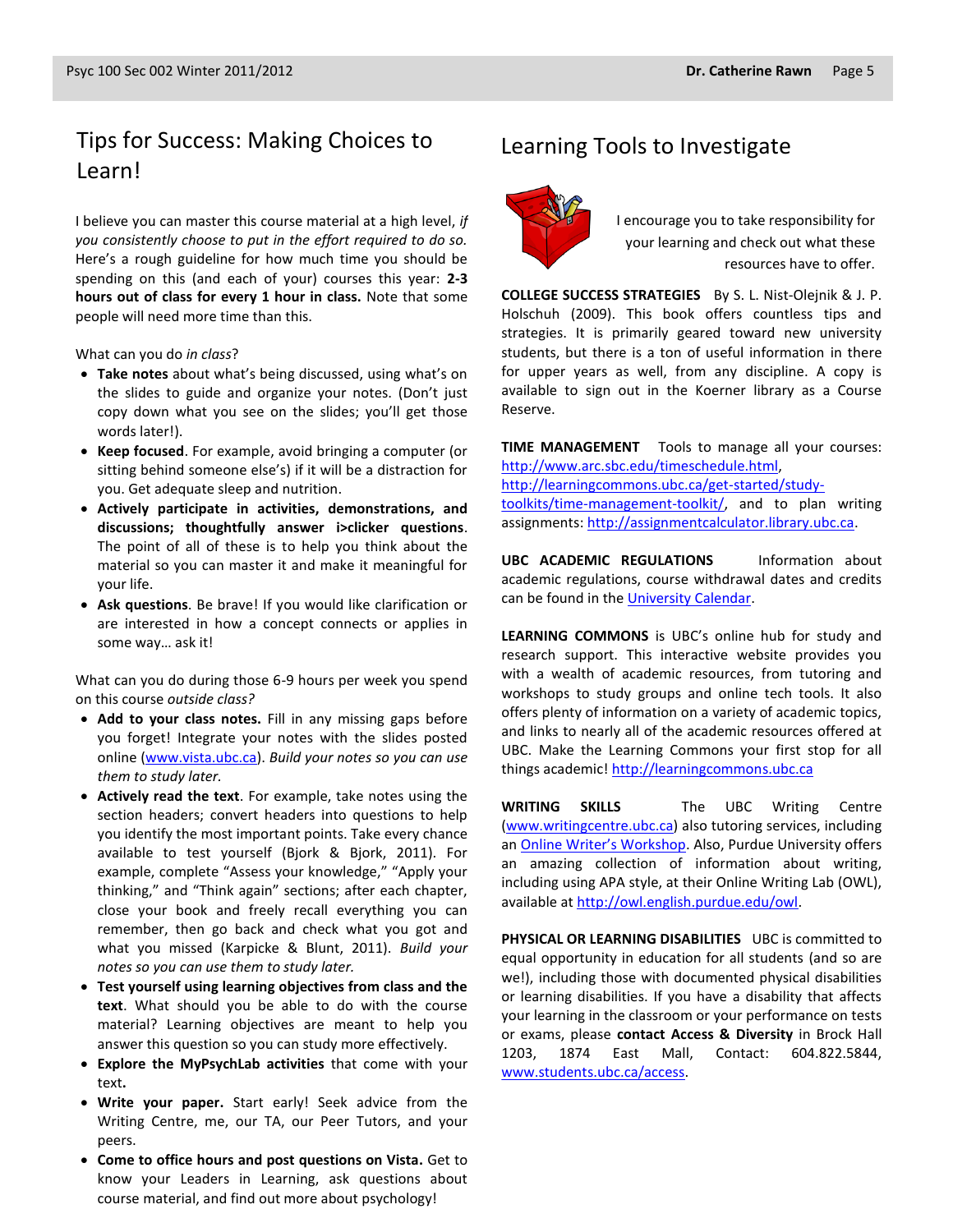## Psychology Department Grading Policies

*To meet department policy, the typical student demonstrating adequate performance on learning appraisals will earn around 63-67% in this course.* 

#### *Read on for details.*

In order to reduce grade inflation and maintain equity across multiple course sections, all psychology courses are required to comply with departmental norms regarding grade distributions. According to departmental norms, the average grade in a 100- and 200-level Psychology courses are 67 for an exceptionally strong class, 65 for an average class, and 63 for a weak class, with a standard deviation of 14. The corresponding figures for 300- and 400-level classes are 70, 68, and 66, with a standard deviation of 13. **Scaling** may be used in order to comply with these norms; grades may be scaled up or down as necessary by the professor or department. Grades are not official until they appear on a student's academic record. You will receive both a percent and a letter grade for this course. At UBC, they convert according to the key below:

| A+    | 90-100% | C+ | 64-67%    |
|-------|---------|----|-----------|
| A     | 85-89%  | C  | 60-63%    |
| А-    | 80-84%  | C- | 55-59%    |
| $B+$  | 76-79%  | D  | 50-54%    |
| B     | 72-75%  | F  | $0 - 49%$ |
| $B -$ | 68-71%  |    |           |



## Faculty of Arts Guidelines for Grading Criteria

You are earning a degree at a highly reputable postsecondary institution. Therefore, criteria for success are high. The Faculty of Arts offers the following guidelines that broadly characterize the kind of work that is generally associated with the main grade ranges. These characteristics help to put the Psychology Department Grading Policies into context. Note that adequate performance is in the C range, which is the typical class average.

**A RANGE:** *Exceptional Performance.* Strong evidence of original thinking; good organization in written work; capacity to analyze (i.e., break ideas down) and to synthesize (i.e., bring different ideas together in a coherent way); superior grasp of subject matter with sound critical evaluations; evidence of extensive knowledge base.

**B RANGE:** *Competent Performance.* Evidence of grasp of subject matter; some evidence of critical capacity and analytic ability; reasonable understanding of relevant issues; evidence of familiarity with the literature.

**D-C RANGE:** *Adequate Performance*. Understanding of the subject matter; ability to develop solutions to simple problems in the material; acceptable but uninspired work; not seriously faulty but lacking style and vigour.

**F RANGE:** *Inadequate Performance.* Little or no evidence of understanding of the subject matter; weakness in critical and analytical skills; limited or irrelevant use of the literature.

Consider these characteristics when making choices about the quality of work you submit in all learning appraisals, in this and any other course.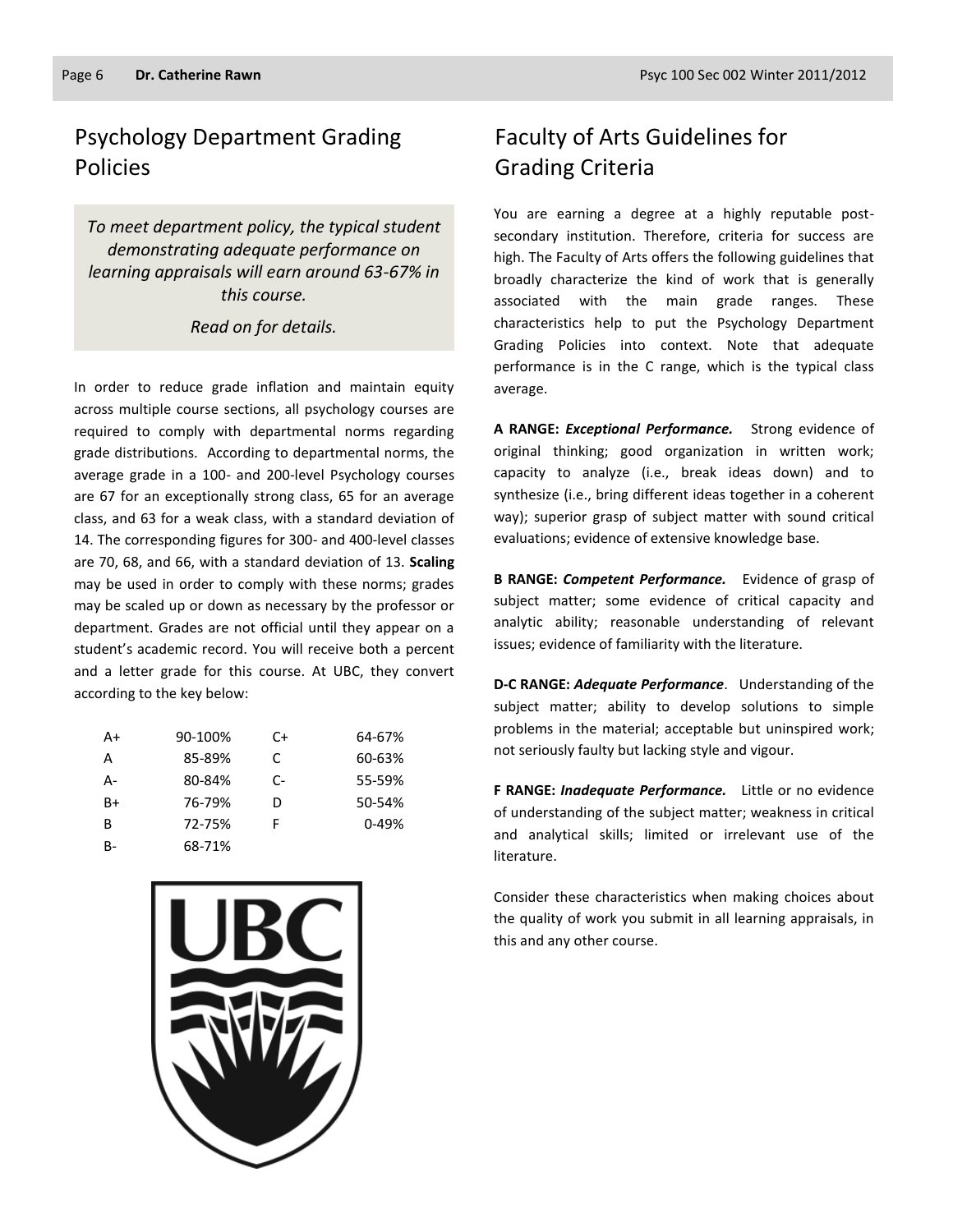## Ethical Conduct: Practices and Policies

Don't Cheat. Don't Plagiarize. It's Not Worth It. Read on For Key Definitions, Consequences, and Ways to Act Ethically

Don't try it, don't do it. The consequences are more severe than you may think: you will fail the assignment or test, you may fail the course, you may be expelled from University, and unable to attend any other postsecondary institution in the future. Think about the long-term implications of that outcome in your life.

### **Psychology Department's Position on Academic Misconduct**

Cheating, plagiarism, and other forms of academic misconduct are very serious concerns of the University, and the Department of Psychology has taken steps to alleviate them. In the first place, the Department has implemented software that can reliably detect cheating on multiple-choice exams by analyzing the patterns of students' responses. In addition, the Department subscribes to *TurnItIn* — a service designed to detect and deter plagiarism. All materials (term papers, lab reports, etc.) that students submit for grading will be compared to over 5 billion pages of content located on the Internet or in TurnItIn's own proprietary databases. The results of these comparisons are compiled into customized "Originality Reports" containing several, sensitive measures of plagiarism; instructors receive copies of these reports for every student in their classes.

During exams, the instructor and invigilators reserve the right to move students in their seating arrangement with no explanation provided.

In all cases of suspected academic misconduct, the parties involved will be pursued to the fullest extent dictated by the guidelines of the University. Strong evidence of cheating or plagiarism may result in a zero credit for the work in question. According to the University Act (section 61), the President of UBC has the right to impose harsher penalties including (but not limited to) a failing grade for the course, suspension from the University, cancellation of scholarships, or a notation added to a student's transcript. For details on pertinent University policies and procedures, please see Chapter 5 in the UBC Calendar [\(http://students.ubc.ca/calendar\)](http://students.ubc.ca/calendar).

#### **Why is Academic Misconduct Treated So Harshly?**

Some people don't feel like cheating on a test or taking a sentence or two from someone else's paper without citing it is a big deal. Here's a bit of insight into why we care so much. In the academic community—a community of which you are now a part—**we deal in ideas**. That's our currency, our way of advancing knowledge. By representing others ideas in an honest way, we are (1) respecting the rules of this academic community, and (2) showcasing how our own novel ideas are distinct from but relate to their ideas. **Welcome to the academic community. You are expected to act honestly and ethically, just like the rest of us.**

### **Participating in the Academic Community Ethically**

What can you do to ensure you are acting ethically? First, recognize that all graded work in this course, unless otherwise specified, is to be original work done independently by individuals.

**Visit** *Student to Scholar Research and Writing Tool* UBC Library and UBC Writing Centre offer an online guide to preventing unintentional plagiarism and organizing your writing. Visit http://www.library.ubc.ca/hss/instruction/sts/Whole\_page. htm

**Use the Library's resources**, including any of the indexes and databases listed under Indexes and Databases, Subject Resources, OneSearch or Metasearch on the Library's website at [http://www.library.ubc.ca.](http://www.library.ubc.ca/) (Not sure which index to use? Click HELP on the library homepage at www.library.ubc.ca or try Subject Resources.) When instructed to do so, you may use sources such as Google/Yahoo/MSN Search/etc. to find articles for assignments in this course, particularly Google Scholar.

**Be careful and critical of what you read and choose to cite.** Reference all material using APA style; if you cannot find a proper reference, question whether that source is appropriate. **Do not** copy and paste text from other sources, even in a draft, as you might unintentionally misrepresent those words as your own in a later draft (which would still qualify as plagiarism).

> *If you have any questions about what sources to use or how to cite them without plagiarizing, please see your Instructor or TA before handing in your assignment.*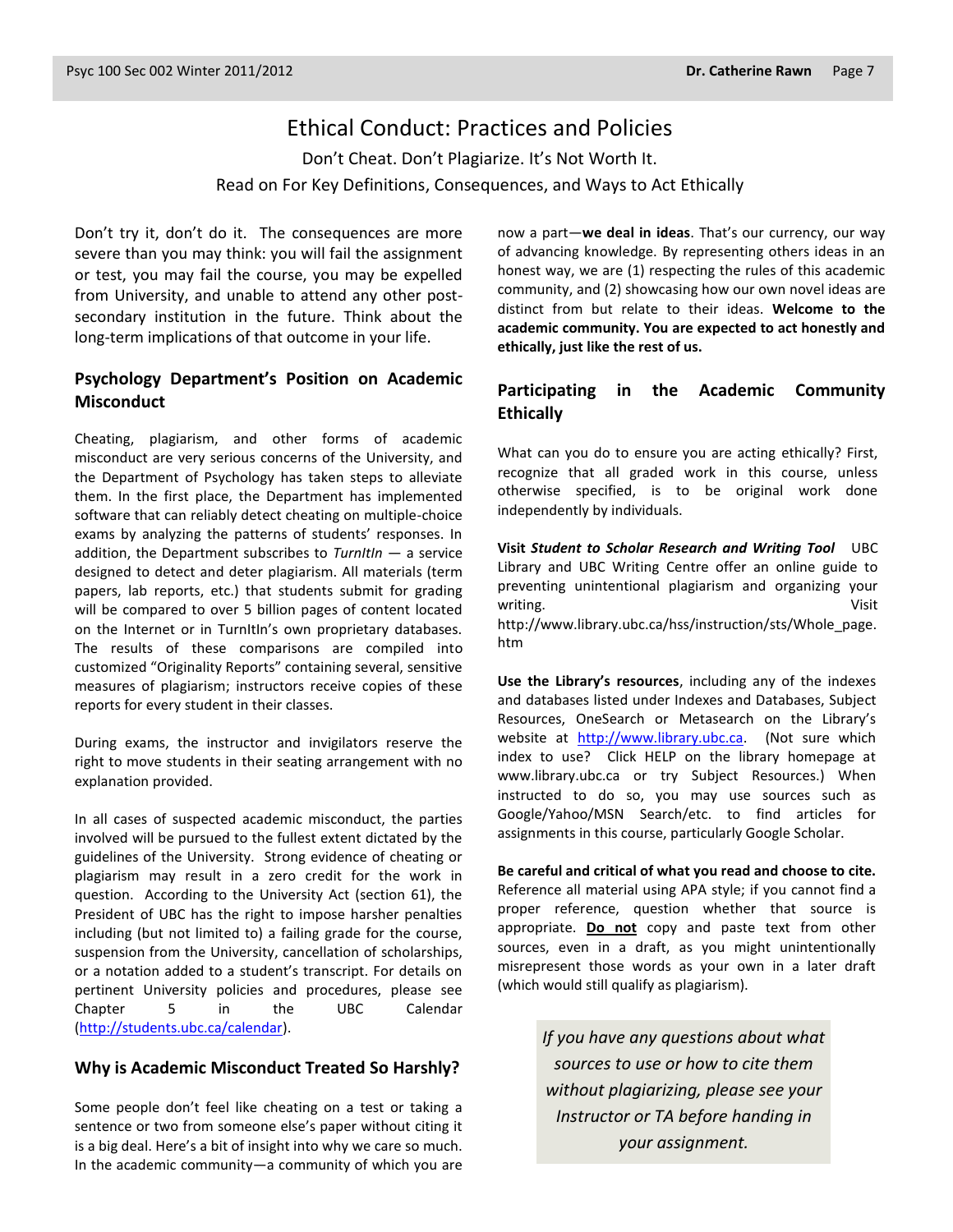H

## Our Course Schedule: Term 1

This plan is subject to change. Changes will be announced in class and posted on the Vista course website.

| <b>Week</b>                                                                                                                                                                                                                                                                                                                                                                           | <b>Class</b><br><b>Dates</b> | Topic(s)                                                                                    | <b>This Week's Readings</b>                                                                        | <b>Learning Appraisals &amp;</b><br><b>Announcements for</b><br>this Week                     |
|---------------------------------------------------------------------------------------------------------------------------------------------------------------------------------------------------------------------------------------------------------------------------------------------------------------------------------------------------------------------------------------|------------------------------|---------------------------------------------------------------------------------------------|----------------------------------------------------------------------------------------------------|-----------------------------------------------------------------------------------------------|
| $\mathbf{1}$                                                                                                                                                                                                                                                                                                                                                                          | Sept<br>7, 9                 | Welcome! Intro to Psychology, the<br>Course, Learning Support                               | Syllabus, Prologue (omit history<br>page 6-13 unless you find it<br>helpful to know at this point) | Register your i>clicker.                                                                      |
| $\mathbf{2}$                                                                                                                                                                                                                                                                                                                                                                          | Sept<br>12, 14, 16           | Overview of Psychology<br>Skills for thinking scientifically in<br>everyday life            | Prologue (as above)<br>Ch 1 Science & Pseudoscience                                                | Commit to paper option.                                                                       |
| 3                                                                                                                                                                                                                                                                                                                                                                                     | Sept<br>19, 21, 23           | Constructing and Reconstructing our<br>Pasts                                                | Ch 7 Memory<br>Special reading for Friday by<br>Bjork and Bjork.                                   | Special reading for Friday<br>available on Vista.                                             |
| 4                                                                                                                                                                                                                                                                                                                                                                                     | Sept<br>26, 28, 30           | Constructing, continued<br>Friday: Begin Investigating                                      |                                                                                                    | Test #1: Wednesday Sept 28<br>(Ch 1, 7, Prologue minus p 6-13,<br>Bjork reading, all classes) |
| 5                                                                                                                                                                                                                                                                                                                                                                                     | Oct<br>3, 5, 7               | <b>Investigating Psychology</b>                                                             | Ch 2 Research Methods                                                                              | Paper Option A due Friday<br>October 7                                                        |
| 6                                                                                                                                                                                                                                                                                                                                                                                     | Oct<br>12, 14                | How does nurture change us?                                                                 | Ch 6 Learning                                                                                      | Monday October 10:<br>Thanksgiving (no classes)                                               |
| $\overline{\mathbf{z}}$                                                                                                                                                                                                                                                                                                                                                               | Oct<br>17, 19, 21            | How does nurture, continued                                                                 |                                                                                                    |                                                                                               |
| 8                                                                                                                                                                                                                                                                                                                                                                                     | Oct<br>24, 26, 28            | <b>Brain-Body Communication</b><br>Superhighway                                             | Ch 3 Biological Psychology                                                                         | Test #2: Monday October 24<br>(Ch 2 & 6, classes since Test 1)                                |
| 9                                                                                                                                                                                                                                                                                                                                                                                     | Oct 31,<br>Nov 2, 4          | Brain-Body, continued<br>How We Sense & Conceptualize the<br>World                          | Ch 4 Sensation and Perception                                                                      | Paper Option B due Wednesday<br>November 2                                                    |
| 10                                                                                                                                                                                                                                                                                                                                                                                    | Nov<br>7,9                   | How We Sense, continued                                                                     |                                                                                                    | Friday, November 11:<br>Remembrance Day (no classes)                                          |
| 11                                                                                                                                                                                                                                                                                                                                                                                    | <b>Nov</b><br>14, 16, 18     | How We Sense, continued<br><b>Getting Inside Our Talking Heads</b>                          | Ch 8 Language, Thinking, and<br>Reasoning                                                          | Test #3: Wednesday November<br>16 (Ch 3 & 4, classes since Test<br>2)                         |
| 12                                                                                                                                                                                                                                                                                                                                                                                    | Nov<br>21, 23, 25            | Getting inside, continued<br>Expanding the Boundaries of<br>Psychological Inquiry           | Ch 5 Consciousness                                                                                 |                                                                                               |
| 13                                                                                                                                                                                                                                                                                                                                                                                    | Nov 28,<br>30, Dec 2         | Expanding, continued<br>History of Psychology<br>Where have we been? Where are we<br>going? | Prologue (all)                                                                                     | Paper Option C due Friday<br>December 2 (last day of classes)                                 |
| The final exam date will be set by the registrar. Do not book travel during exam period: December 6 to 20, including Saturdays.<br>The Final Exam will feature most heavily the material covered since Test 3 (Chapters 8, 5, and the prologue, plus class material),<br>but will include class and reading material from the entire Term 1 of this course (Ch 1-8, Prologue, Bjork). |                              |                                                                                             |                                                                                                    |                                                                                               |